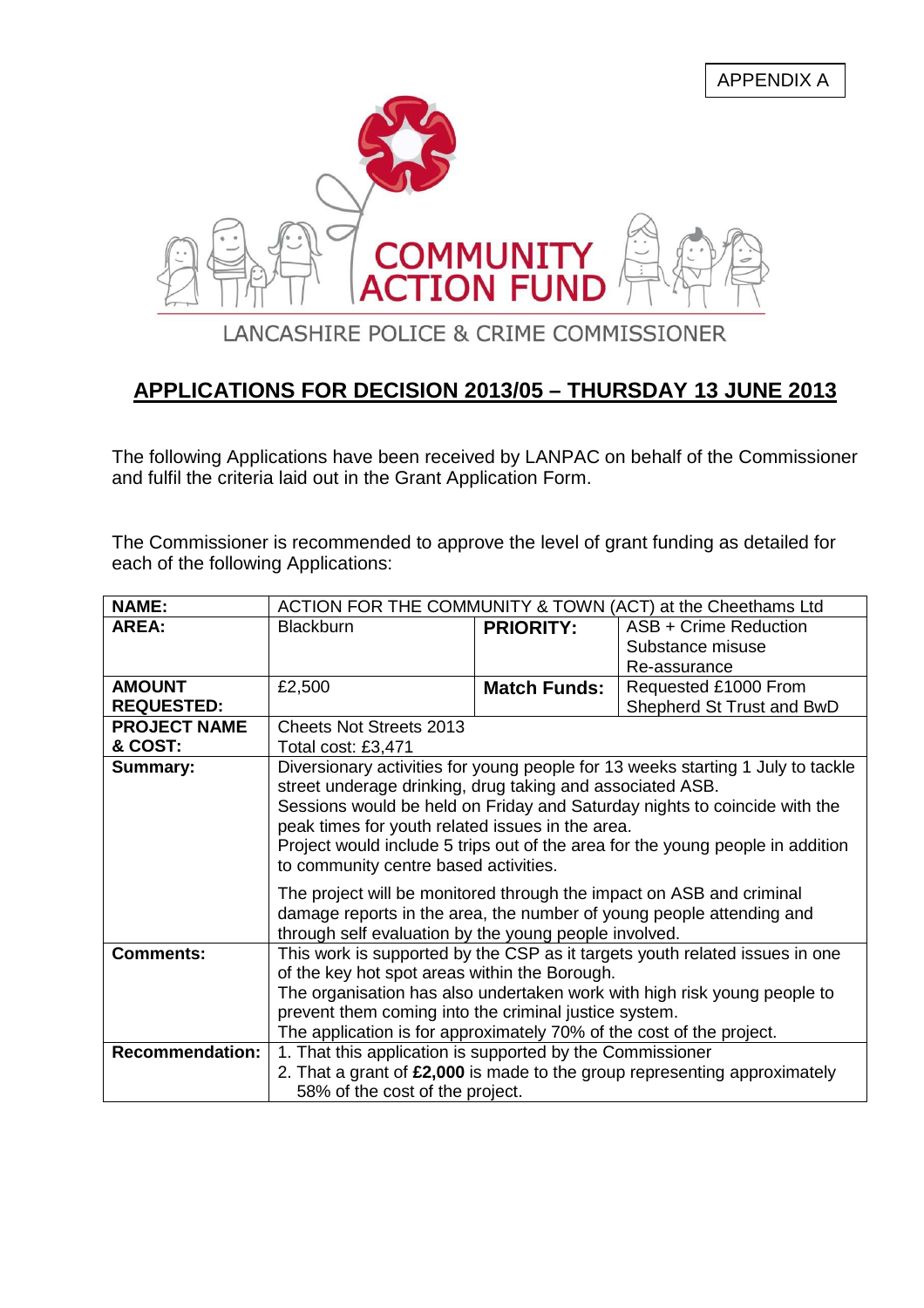| <b>NAME:</b>                   | AFC FYLDE IN THE COMMUNITY                                                                                                                                                                                                                                                                                                                                                                                                                                                                                                                                                   |                     |                                                                                                                                                          |
|--------------------------------|------------------------------------------------------------------------------------------------------------------------------------------------------------------------------------------------------------------------------------------------------------------------------------------------------------------------------------------------------------------------------------------------------------------------------------------------------------------------------------------------------------------------------------------------------------------------------|---------------------|----------------------------------------------------------------------------------------------------------------------------------------------------------|
| <b>AREA:</b>                   | Fylde                                                                                                                                                                                                                                                                                                                                                                                                                                                                                                                                                                        | <b>PRIORITY:</b>    | ASB + Crime Reduction<br>Substance misuse                                                                                                                |
| <b>AMOUNT:</b>                 | £2,500                                                                                                                                                                                                                                                                                                                                                                                                                                                                                                                                                                       | <b>Match Funds:</b> | £500 Haythornthwaite Sports<br>Foundation                                                                                                                |
| <b>PROJECT NAME</b><br>& COST: | Fit4 Summer<br>Total cost: £3000                                                                                                                                                                                                                                                                                                                                                                                                                                                                                                                                             |                     |                                                                                                                                                          |
| Summary:                       | Diversionary structured sports activities for young people over the 6 week<br>holiday period being delivered in partnership with Fylde Borough Council.<br>At risk young people will be targeted by the activities which will be<br>complimentary to similar scheme being delivered in the borough by<br>Blackpool Football Club. This scheme will focus on some of the more<br>outlying areas of the borough.<br>The project will also aim to link young people into other partners and projects<br>to provide more sustainable and long term support for the young people. |                     |                                                                                                                                                          |
| <b>Comments:</b>               | This project is supported by the CSP and they will co-ordinate this scheme<br>with the other activities being provided in the borough.<br>The Application included a double cost for administration and management<br>charges which appear to equate to 17% of the total project cost. LANPAC<br>are seeking clarification of this matter.                                                                                                                                                                                                                                   |                     |                                                                                                                                                          |
| <b>Recommendation:</b>         | 1. That this application is supported by the Commissioner                                                                                                                                                                                                                                                                                                                                                                                                                                                                                                                    |                     | 2. That a grant of £1,500 is made for this project, equivalent to 50% of the<br>total project cost, subject to the cost of administration being reduced. |

| <b>NAME:</b>           | <b>CLITHEROE YOUTH FORUM</b>                                                                                                          |                     |                            |
|------------------------|---------------------------------------------------------------------------------------------------------------------------------------|---------------------|----------------------------|
| AREA:                  | Clitheroe and local                                                                                                                   | <b>PRIORITY:</b>    | ASB + Crime Reduction      |
|                        | villages                                                                                                                              |                     | Substance misuse           |
| <b>AMOUNT:</b>         | £2,500                                                                                                                                | <b>Match Funds:</b> | None $-$ total cost £2,500 |
| <b>PROJECT NAME</b>    | <b>Positive Activities</b>                                                                                                            |                     |                            |
| & COST:                | Total cost: £2,500                                                                                                                    |                     |                            |
| Summary:               | This is a 1 year programme of a wide range of activities for young people to<br>divert them from ASB, underage drinking and drug use. |                     |                            |
|                        | Sessions will include a range of activities from kayaking and canoeing to nail                                                        |                     |                            |
|                        | and hair design through to gardening. Some activities will take place within                                                          |                     |                            |
|                        | the Ribble Valley and other will be outside trips.                                                                                    |                     |                            |
| <b>Comments:</b>       | This Group is well known and respected in the area and has received                                                                   |                     |                            |
|                        | support from LANPAC on previous occasions.                                                                                            |                     |                            |
|                        | Following an initial review of their application they are now seeking                                                                 |                     |                            |
|                        | sponsorship from local businesses, especially in respect of the gardening                                                             |                     |                            |
|                        | project.                                                                                                                              |                     |                            |
| <b>Recommendation:</b> | 1. That this application is supported by the Commissioner                                                                             |                     |                            |
|                        | 2. That a grant of £1,250 is made for this project, equivalent to 50% of the                                                          |                     |                            |
|                        | total project cost, subject to match funding/resources being secured.                                                                 |                     |                            |